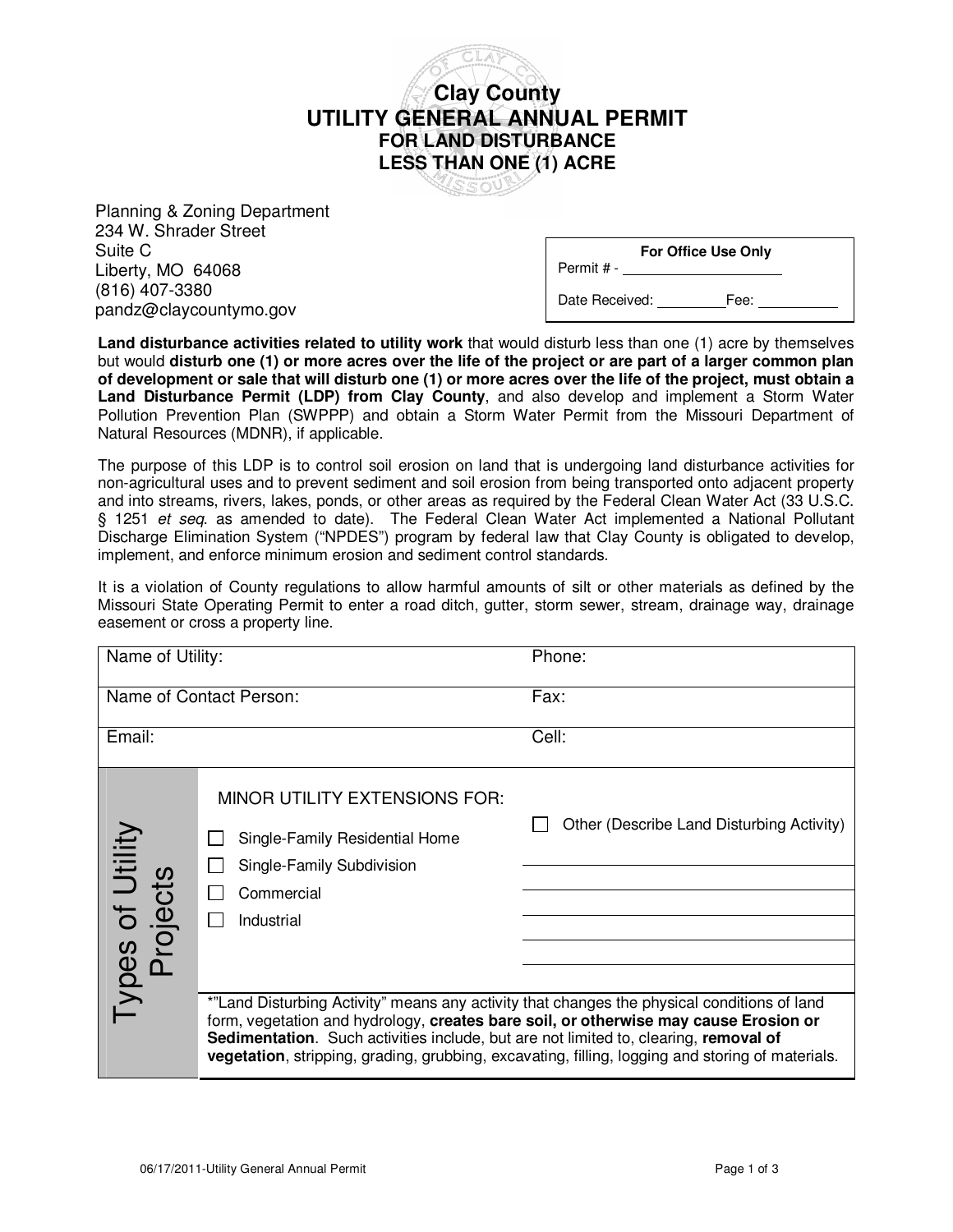| Development Permit (FDP) from the:                                                                       | Any work or land disturbing activity in the FEMA-regulated floodplain will require a Floodplain |  |  |  |  |
|----------------------------------------------------------------------------------------------------------|-------------------------------------------------------------------------------------------------|--|--|--|--|
| Floodplain Administrator<br>Clay County Planning and Zoning Department<br>234 W. Shrader Street, Suite C | Liberty, MO 64068. Call: (816) 407-3380 or Email: pandz@claycountymo.gov                        |  |  |  |  |
| LAND DISTURBING ACTIVITY BEST MANAGEMENT PRACTICES (BMPs)                                                |                                                                                                 |  |  |  |  |
| (Check all which will apply)                                                                             |                                                                                                 |  |  |  |  |
| <b>SOIL STABILIZATION:</b>                                                                               |                                                                                                 |  |  |  |  |
| Scheduling                                                                                               | Preservation of Existing Vegetation                                                             |  |  |  |  |
| Hydraulic/Wood Mulch                                                                                     | Geotextiles, ECBs, or TRMs                                                                      |  |  |  |  |
| Hydroseeding                                                                                             | Earth Dikes/Swales & Lined Ditches                                                              |  |  |  |  |
| Soil Binders                                                                                             | <b>Outlet Protection/Velocity Dissipator</b><br>U                                               |  |  |  |  |
| <b>Straw Mulch</b>                                                                                       | <b>Streambank Stabilization</b><br>$\begin{array}{ccc} \end{array}$                             |  |  |  |  |
| Slope Drains<br>n l                                                                                      | Other (Specify)<br>$\begin{pmatrix} 1 & 1 \\ 1 & 1 \end{pmatrix}$                               |  |  |  |  |
|                                                                                                          |                                                                                                 |  |  |  |  |
| <b>TEMPORARY SEDIMENT CONTROL:</b>                                                                       |                                                                                                 |  |  |  |  |
| Silt Fence                                                                                               | Sediment/Desilting Basin                                                                        |  |  |  |  |
| Sediment Trap                                                                                            | Check Dam<br>$\begin{pmatrix} 1 & 1 \\ 1 & 1 \end{pmatrix}$                                     |  |  |  |  |
| <b>Fiber Rolls</b>                                                                                       | Gravel Bag Berm                                                                                 |  |  |  |  |
| Sandbag Barrier                                                                                          | Street Sweeping and Vacuuming                                                                   |  |  |  |  |
| <b>Storm Drain Inlet Protection</b>                                                                      | Other (Specify)                                                                                 |  |  |  |  |
| <b>WIND EROSION &amp; TRACKING</b>                                                                       |                                                                                                 |  |  |  |  |
| <b>CONTROL:</b>                                                                                          |                                                                                                 |  |  |  |  |
| <b>Wind Erosion Control</b>                                                                              | <b>Stabilized Entrance/Exit</b>                                                                 |  |  |  |  |
| <b>Entrance/Outlet Tire Wash</b>                                                                         | Other (Specify)                                                                                 |  |  |  |  |
| <b>NON-STORM WATER MANAGEMENT:</b>                                                                       |                                                                                                 |  |  |  |  |
| <b>Water Conservation Practices</b>                                                                      | Paving and Grinding Operations<br>$\begin{pmatrix} 1 & 1 \\ 1 & 1 \end{pmatrix}$                |  |  |  |  |
| <b>Dewatering Operations</b>                                                                             | <b>Illicit/Illegal Discharge Detection</b><br>$[ \quad ]$                                       |  |  |  |  |
| <b>Temporary Stream Crossing</b>                                                                         | Vehicle and Equipment Cleaning                                                                  |  |  |  |  |
| <b>Clear Water Diversion</b>                                                                             | Vehicle and Equipment Fueling                                                                   |  |  |  |  |
| Potable Water/Irrigation                                                                                 | Vehicle and Equipment Maintenance                                                               |  |  |  |  |
| <b>Pile Driving Operations</b>                                                                           | Material/Equipment Use Over Water                                                               |  |  |  |  |
| <b>Concrete Curing</b>                                                                                   | Demolition/Removal Over Water                                                                   |  |  |  |  |
| <b>Concrete Finishing</b>                                                                                | Other (Specify)                                                                                 |  |  |  |  |
| <b>WASTE MANAGEMENT &amp; MATERIALS</b>                                                                  |                                                                                                 |  |  |  |  |
| POLLUTION CONTROL:                                                                                       |                                                                                                 |  |  |  |  |
| Spill Prevention/Control                                                                                 | Material Delivery/Storage/Use                                                                   |  |  |  |  |
| <b>Stockpile Management</b>                                                                              | <b>Contaminated Waste Management</b>                                                            |  |  |  |  |
| <b>Concrete Waste Management</b>                                                                         | Hazardous Waste Management                                                                      |  |  |  |  |
| Solid Waste Management                                                                                   | Sanitary/Septic Waste Management                                                                |  |  |  |  |
| Liquid Waste Management                                                                                  | Other (Specify)                                                                                 |  |  |  |  |
|                                                                                                          |                                                                                                 |  |  |  |  |
| PERMANENT STABILIZATION:                                                                                 | <b>Vegetative Buffers</b>                                                                       |  |  |  |  |
| <b>Concrete Channel Lining</b><br>Sod Channel Lining                                                     | <b>Concrete Channel Lining</b>                                                                  |  |  |  |  |
| <b>Riprap Channel Lining</b>                                                                             | Other (Specify)                                                                                 |  |  |  |  |

**NOTE:** *All BMPs must be in place before land disturbing activity begins.*